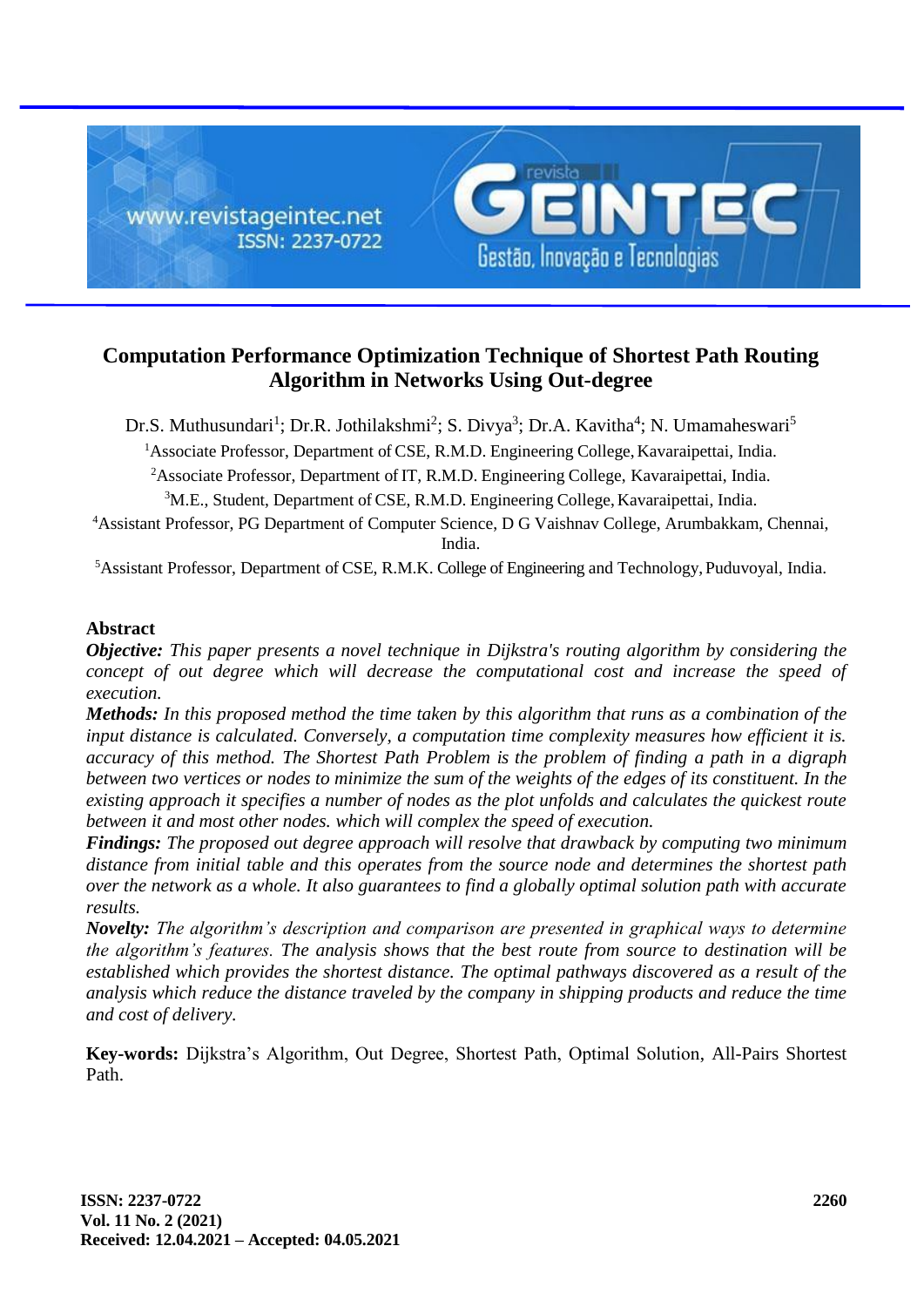#### **1. Introduction**

In Graph theory, among the most frequently discussed subjects and researched by researchers is the Shortest Path Problem(SPP). Thus the core problem would be to discover the quickest distance in a directed graph from a source vertex S to a single destination vertex D and to calculate the corresponding minimum value. Dutch computer scientist Edsger Dutch Dijkstra a network search technique was proposed in 1959 that could be used to solve the shortest single-source path problem for any graph with a non-negative path value. Dijkstra's is a really well strategy for finding the shortest path and also known as "Label Algorithm". It selects repeatedly from the unselected vertices, vertex v closest to source s and announces the distance to be the actual shortest distance between s and v. The edges of v are then verified to determine if they can achieve their goal using v, and then the relevant outward edges are examined. Determining the easiest distance among a goal state and a destination vertex is a difficult problem. Vertex is frequently utilized in a variety of applications, including robot outriders, Routing method for computer networks, user interface design, route guidance, and so on. For nearest neighbor issues, two algorithms are provided. One is to determine the all-pairs shortest path (APSP) for n-vertex m-edge directed networks characteristic of successful feature vectors with O(logn) edges between them in O(n2logn +nm) latency. It's quite another to discover the straight route that is the quickest (SSSP) running in O(n) time for graphs that can be. reduced by simple transformations to the trivial map. For some special classes of graphs, these algorithms are optimally efficient in The earlier reaches  $O(n2)$ , which really is a faster deadline for finding APSP, though it also achieves  $O(n)$ , which is a faster time limit for finding SSSP. The latter can be used to find APAS, which also achieves runtime  $O(n2)$ , the problem that occurs during traffic conditions between cities from time to time and there are usually huge quantities of request that need to find a solution quickly so that this issue has been rectified by using the Dijkstra's algorithm in the shortest possible way, the main goals are to find the low cost of implementation. Dijkstra's algorithm was presented to overcome the minimization problem for fixed graphs from a central entity. Noting that on the specified transport network, an upper bound of the distance between two nodes may be determined in advance <sup>[1]</sup>. A new directed backward version of the Single Source Shortest Path algorithm. This algorithm agrees that the approaching adjacency list of the loads in the specific graph vertex showed up in the request expansion. In addition, the new algorithm's likelihood also takes O(n) time. This is an equally improved version of Wilson's exponential and polynomial low probability. O(n)'s greatest after-effect is the running time of forward-biased strategy algorithm, which is Wilson's most perfect forward-biased SSSP effects<sup>[2]</sup>. The main objective of testing the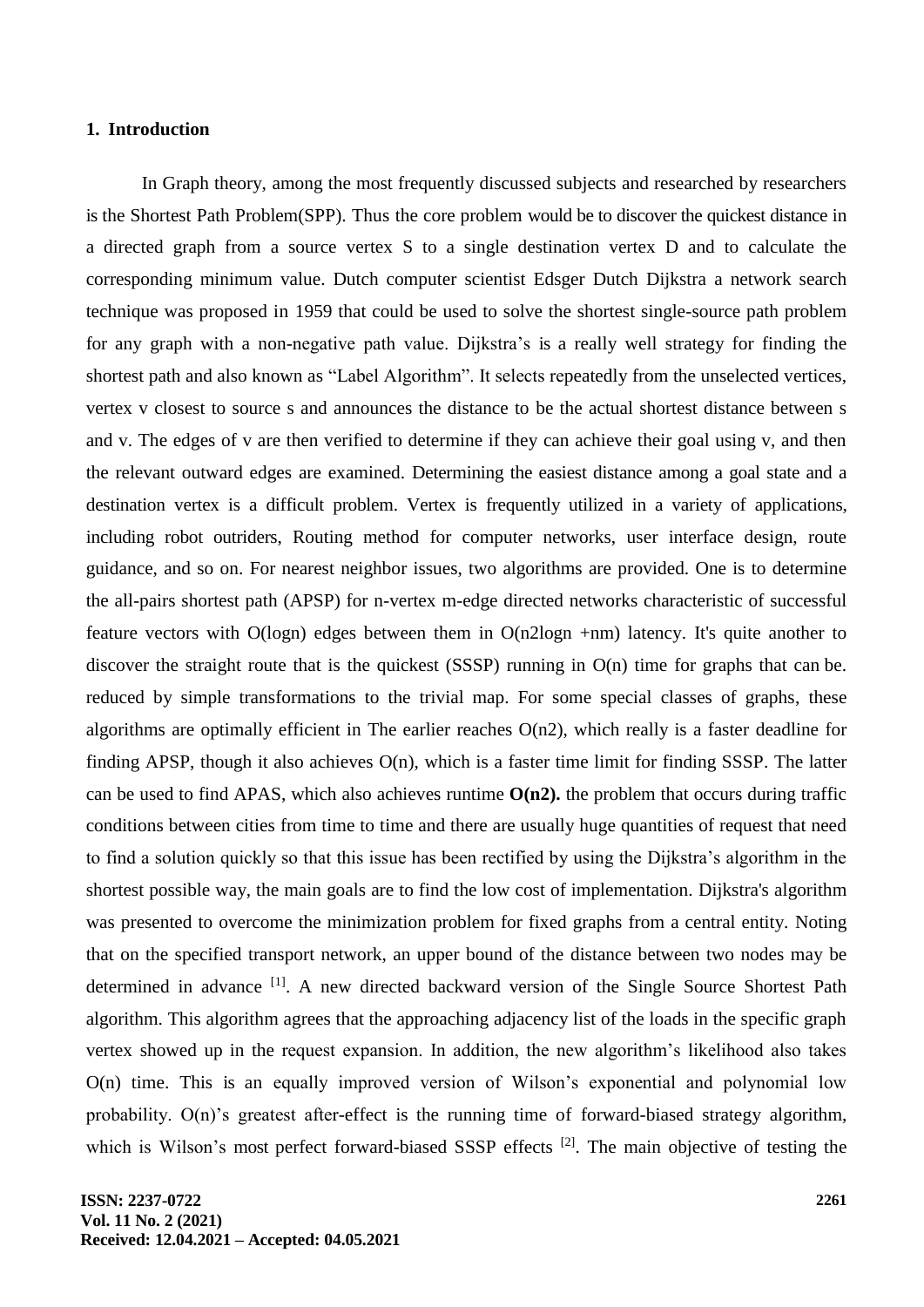general aspects of Dijkstra's Algorithm in solving the shortest path problem. This has some major drawbacks such as being unable to manage negatives edges, which contribute to acyclic graphs, and the shortest path can't be reached most often <sup>[3]</sup>. There are different shortest path problem algorithm and implemented a method for solving or overcoming difficulties. Although the problem of minimizing the error besides transport systems still exists, they have did significant adjustments and developed a new algorithm, namely modifying Dijkstra's shortest route to use a clustering technique with main memory and comparing it to the adaptive technique to demonstrate its highest performance [4,5-7]. The difficulty of Monarch Paints Nig. Ltd in transporting their commodities at thier manufacturing plant to sales outlets was examined using Dijkstra's algorithm, and the shortest path was determined. A package called TORA (version 2006) was utilized to do the analysis<sup>[8]</sup>. Many studies have been conducted to improve Dijkstra's algorithms; those studies are primarily focused on finding the shortest path through one citation to one endpoint in major highway networks. This methodology was employed in the Guidance System, which is the most recent technology, to make it more trustworthy and accurate. The majority of the research has been focused on improving Dijkstra's Tool to make it a more adaptable and efficient cheapest circuit method [9].

#### **2. Results and Discussion**

This proposed algorithm presents a novel technique in Dijkstra's routing algorithm.



By considering the concept of out degree which will decrease the computational cost and increase the speed of execution. An optimization method in which mainly improved the selection of nodes for the shortest path and the structure and organization of data storage. The improved algorithm was obtained through comparison and analysis, which reduced the storage space and increased operational efficiency. We concluded by optimizing the complexity of the system, time complexity and combination of storage reduced storage space, reduced data redundancy and significantly improved running rate  $[10]$ . Beginning while iteration takes O seconds to execute (V). Determine out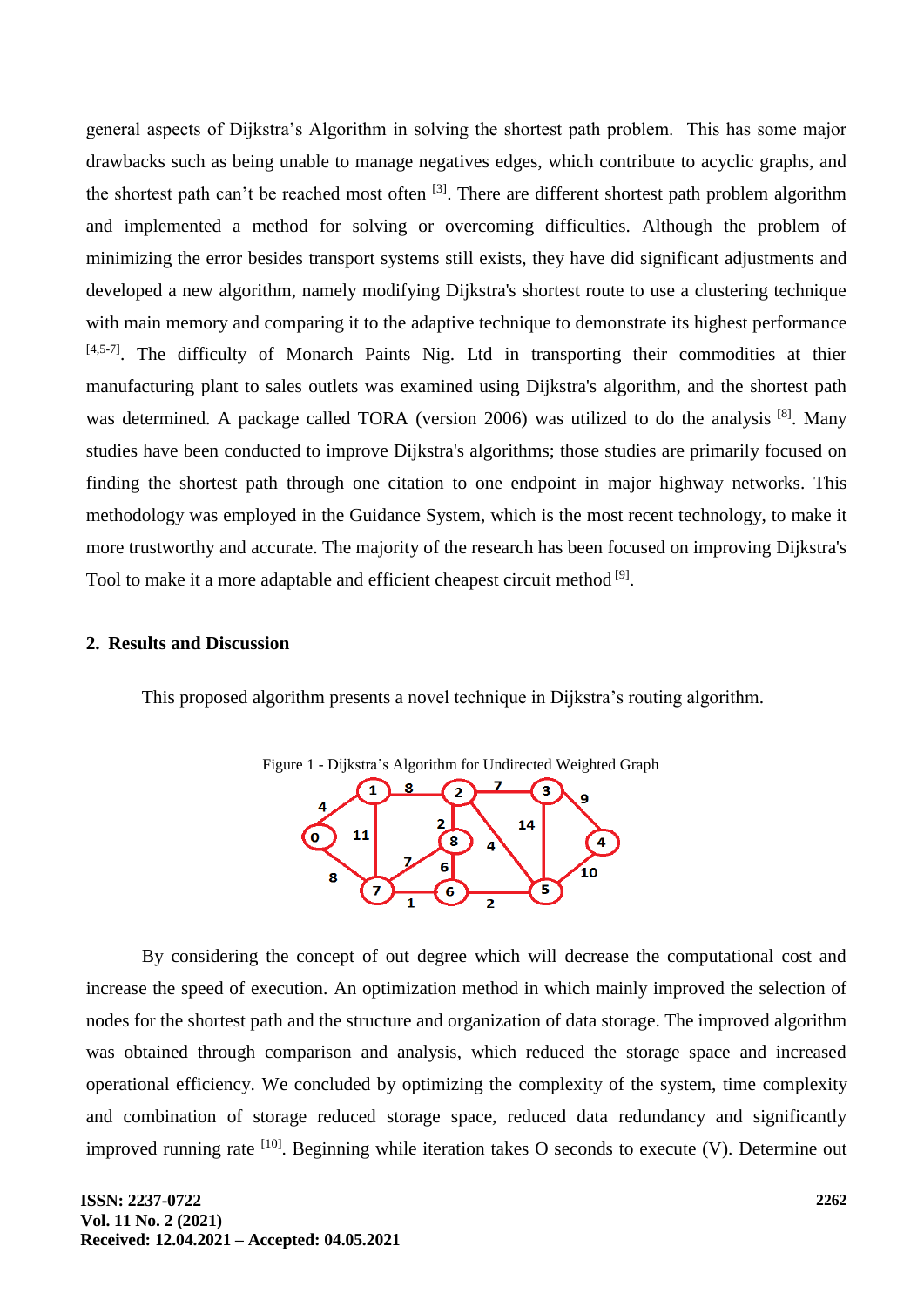Min of the heap is logV in each iteration of the while looping. The deepest for loops iterates for each node adjacent to the current node, taking O seconds to complete (E). As a result, the temporal complexity of a particular algorithm is  $O((V + E)^* \log(V) = O(E^* \log(V))$  [11]. The main function of the algorithm includes to find the out degree, adjacency matrix and comparing the vertices. The proposed algorithm is given below.

## **2.1. Proposed Methodology**

### **A. Proposed Algorithm**

- *1. Initialize the graph.*
- *2. Find the out degree for all vertices. Find the Max[out degree] and select the max[out degree] as source node.*
	- *a) If more than one max out degree is generated then calculate the cost factor for their adjacent vertex and find the [minimum\_cost\_factor\_vertex]*
- *3. Find adjacency for source node and form the initial table with the corresponding adjacency vertices of source node.*
- *4. Choose two minimum distances from the initial table.*
	- *a) Find the adjacency vertices for those two minimum distance vertices.*
	- *b) Add and compare the weights from source node and create a new\_table.*
	- *c) Mark the min\_distance vertex as known.*
	- *d) Repeat from Step 4 until all vertexes are known*

### **B. Working Principles of the Algorithm**

Consider the Undirected Weighted Graph as an example and analyze the working principle of the proposed algorithm with existing shortest path algorithm.

**Step1:** Initialize the Graph

The undirected weighted graph considered is initialized with 9 vertex starting from 0 to 8 with different weights so that minimum single source shortest path can be opted.

**Step2:** Find the out degree for all vertices. Find the Max out degree] and select the max out degree] as source node.

a) If more than one max out degree is generated then calculate the cost factor for their adjacent vertex and find the [minimum\_cost\_factor\_vertex]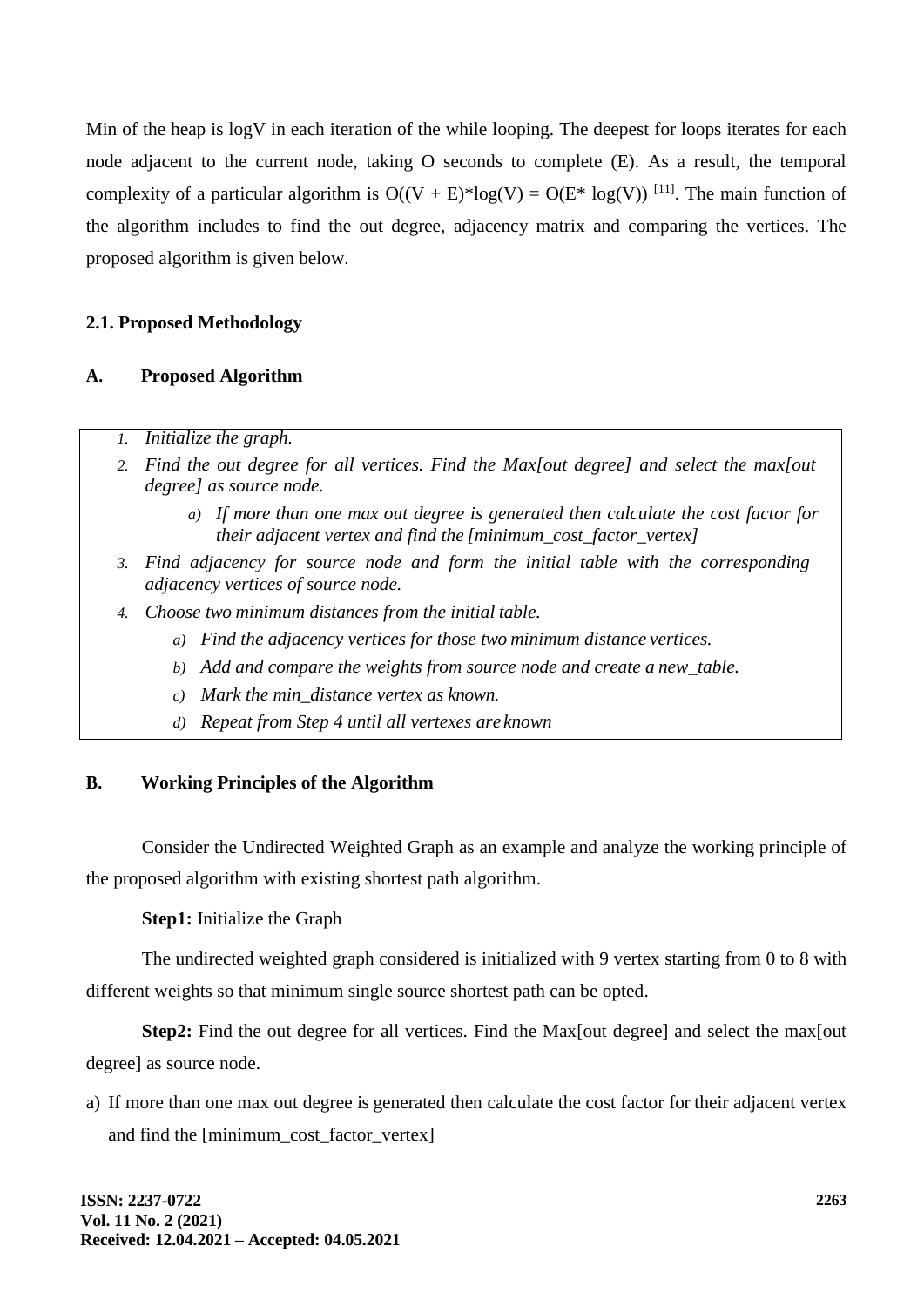| <b>Vertex</b>           | <b>Out Degree</b>       |
|-------------------------|-------------------------|
| 0                       | $\overline{\mathbf{c}}$ |
|                         | 3                       |
| $\overline{\mathbf{c}}$ | 4                       |
| $\overline{3}$          | 3                       |
|                         | $\overline{2}$          |
| $\frac{4}{5}$           | 4                       |
|                         | 3                       |
| 7                       |                         |
| 8                       | 3                       |

Table 1 - Out Degree for all Vertices

From the [Table 1], vertex 2, vertex 5 and vertex 7 has the highest out degree. The cost factor is calculated to choose optimized vertex as minimum one.

The Out Degree for all the vertex is calculated, here 3 values of the same highest out degree is found so by calculating the cost factor for the opted vertex we can find one optimized vertex. The major objectives for studying Dijkstra's Algorithm, Floyd-Warshall Algorithm, Bellman-Ford Algorithm, and Genetic Algorithm (GA) in solving the shortest path issue with the Genetic Algorithm paradigm are as follows: for finding the perfect solution to the shortest path problem. The results, as well as the communication overhead of studying them the Dijkstra's, Floyd-Warshall and Bellman-Ford algorithm <sup>[12]</sup>. Global positioning system used to add new features to Dijkstra's algorithm. In this paper the location parameter is applied to the Dijkstra's algorithm using Global Positioning System. From this, at any point the current position is retrieved. This range orientation attribute can be used to compute the location between two nodes using the actual state [13].

| Table 2 - Cost Factor |                |  |  |  |
|-----------------------|----------------|--|--|--|
| <b>VERTEX:2</b>       | $8+7+4+2=21$   |  |  |  |
| VERTEX:5              | $10+14+4+2=30$ |  |  |  |
| <b>VERTEX:7</b>       | $11+7+8+1=27$  |  |  |  |

From the [Table 2], Vertex 2 is chosen as the optimized vertex. Hence it is declared as the Source Vertex.The source vertex is declared as vertex 2 from vertex 2 a shortest path is calculated to all other vertex in the initialized graph, so that minimal cost for travelling from single source to all other vertex is implemented.

*Step3***:** Find adjacency for Source Vertex and form the initial table with the corresponding adjacency vertices of Source Vertex. The adjacency calculation starts from the source vertex and then it is traversed for all other vertices.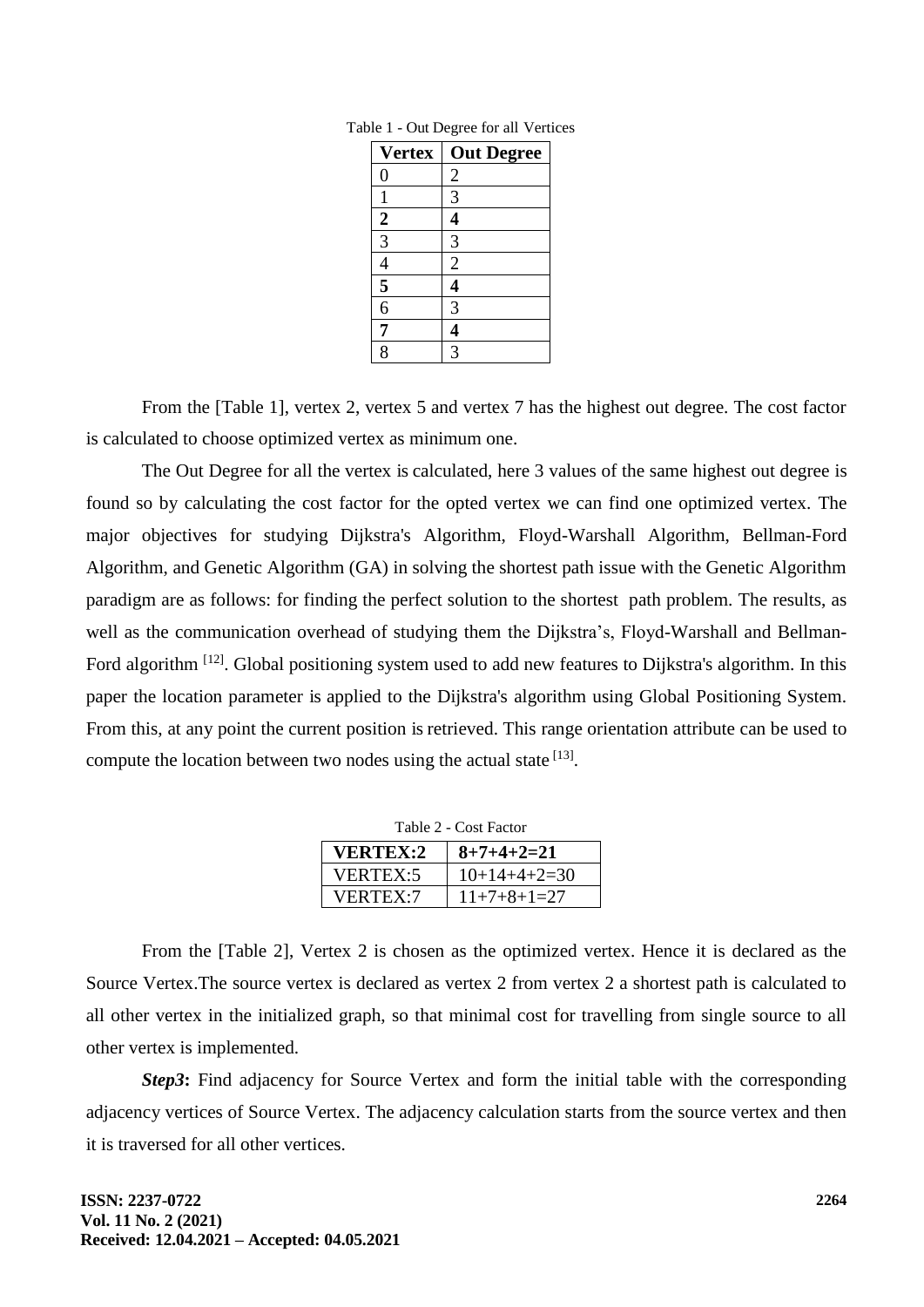| Table 3 - Adjacency of Source Vertex 2             |  |  |  |  |
|----------------------------------------------------|--|--|--|--|
| Adjacency Vertex $\vert 1 \vert 3 \vert 5 \vert 8$ |  |  |  |  |
| Weight                                             |  |  |  |  |

To find the adjacency matrix of source vertex 2 from initialized graph, from the [Table 3], we infer that source vertex 2 has four adjacency vertexes with different weights, with these weights a initial table is constructed. Adjacency vertices that are calculated from source vertex is referred as base for creating the initial table.

| Table 4 - Initial Table |   |                  |                |  |
|-------------------------|---|------------------|----------------|--|
| <b>Vertex</b>           |   | Known   Distance | Path           |  |
| 0                       | 0 | $^\infty$        |                |  |
|                         | 0 | 8                | $\overline{2}$ |  |
| $\mathbf{2}$            | ∗ | $\ast$           | $\ast$         |  |
| 3                       | 0 | 7                | $\overline{2}$ |  |
| 4                       | 0 | $^\infty$        |                |  |
| 5                       | 0 | 4                | 2              |  |
| 6                       | 0 | $\infty$         |                |  |
| 7                       | 0 | $\infty$         |                |  |
| 8                       |   | $\overline{2}$   | $\overline{2}$ |  |

To form the Initial Table by considering the [Table 2], from [Table 4] two minimum cost is identified and the adjacency matrix is calculated. From the initial table vertex 5 and vertex 8 is chosen as minimum cost vertex and further steps for calculating the shortest path is implemented.

*Step 4*: Choose two minimum distances from the initial table.

- a. Find the adjacency vertices for those two minimum distance vertices.
- b. Add and compare the weights from source node and create anew table.
- c. Mark the min\_distance vertex as known.
- d. Repeat from Step 4 until all vertexes are known.

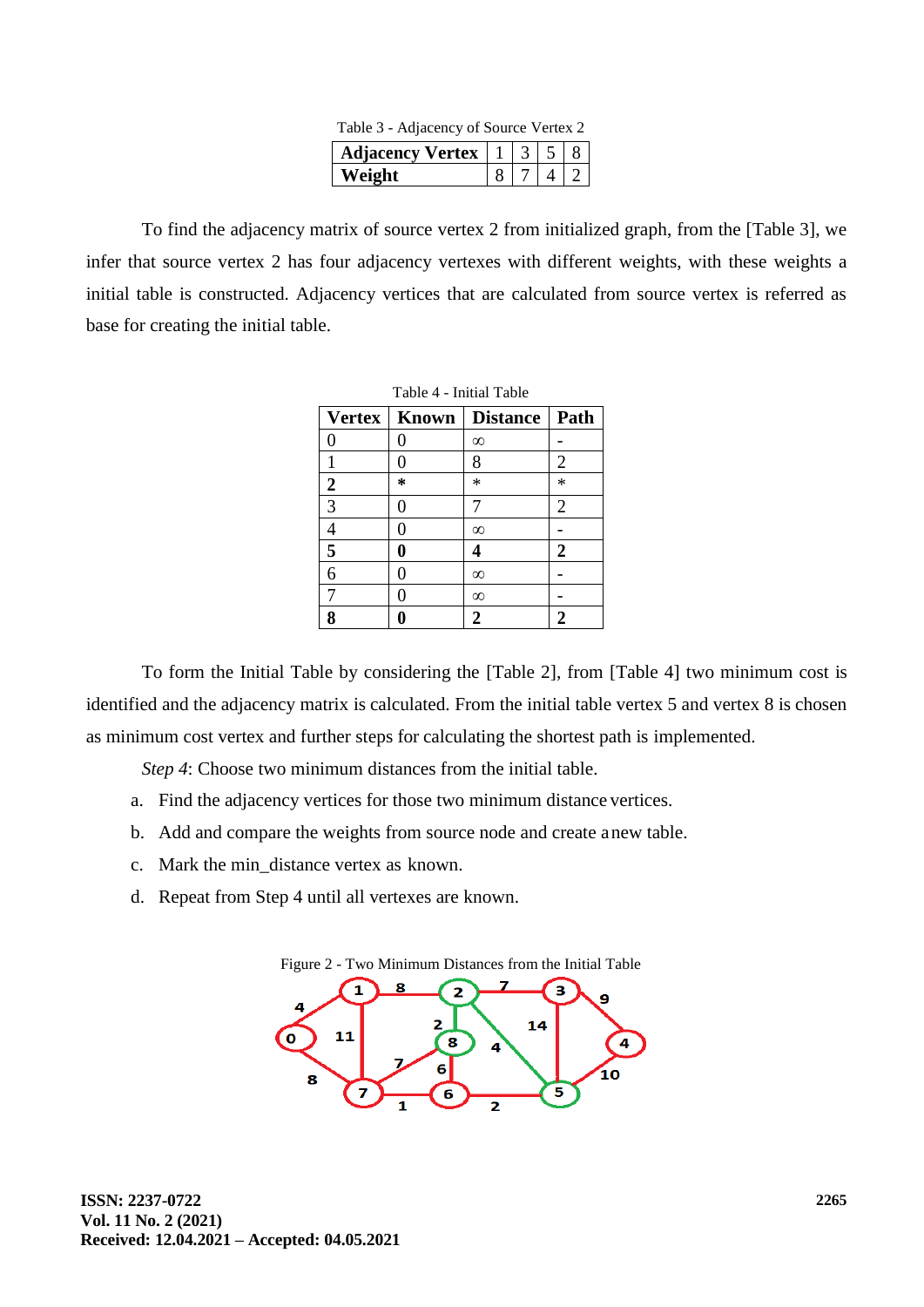From initial table the minimum distance is found from source node 2 to vertex 8 with distance 2 and vertex 5 with distance 4. The weights of the respective vertex are correlated with the source vertex so they are added to the original weights of the vertices.

Table 5 - Weights from Source Vertex and Comparing the Weights of the Vertices.

| vertex:5   2→Source node   3→4+14=18   4→4+10=14   6→4+2=6               |  |  |
|--------------------------------------------------------------------------|--|--|
| vertex:8   2→Source node   $6 \rightarrow 2+6=8$   $7 \rightarrow 2+7=9$ |  |  |

From [Table 5] The weights of each node from the source vertex is analyzed. The minimum weight is chosen for the further findings of shortest path that are compared.

| <b>ITERATION I</b>       |                       |                |                          | <b>ITERATION II</b> |                  |                |                          |
|--------------------------|-----------------------|----------------|--------------------------|---------------------|------------------|----------------|--------------------------|
| Vertex                   | Known                 | Distance       | Path                     | Vertex              | Known            | Distance       | Path                     |
| $\mathbf{0}$             | $\theta$              | $\infty$       | $\overline{\phantom{a}}$ | $\overline{0}$      | $\overline{0}$   | $\infty$       | $\overline{\phantom{0}}$ |
| $\mathbf{1}$             | 0                     | 8              | $\overline{2}$           | 1                   | 0                | 8              | $\overline{2}$           |
| $\overline{\mathbf{c}}$  | $\ast$                | $\ast$         | $\star$                  | $\overline{2}$      | $\ast$           | $\ast$         | $\star$                  |
| $\overline{\mathbf{3}}$  | $\boldsymbol{\theta}$ | $\overline{7}$ | $\overline{2}$           | 3                   | 1                | $\overline{7}$ | $\overline{2}$           |
| $\overline{4}$           | 0                     | 14             | 5                        | $\overline{4}$      | $\overline{0}$   | 14             | 5                        |
| 5                        | 1                     | 4              | $\overline{2}$           | 5                   | 1                | 4              | $\overline{c}$           |
| 6                        | 0                     | 6              | 5                        | 6                   | 1                | 6              | 5                        |
| $\overline{7}$           | $\overline{0}$        | 9              | 8                        | $\overline{7}$      | 0                | $\overline{7}$ | 6                        |
| 8                        | 1                     | $\overline{2}$ | $\overline{2}$           | 8                   | 1                | $\overline{2}$ | $\overline{2}$           |
|                          |                       |                |                          |                     |                  |                |                          |
|                          | <b>ITERATION III</b>  |                |                          | <b>ITERATION IV</b> |                  |                |                          |
| Vertex                   | Known                 | Distance       | Path                     | Vertex              | Known            | Distance       | Path                     |
| 0                        | 0                     | 12             | $\boldsymbol{l}$         | $\overline{0}$      | 1                | 12             | 1                        |
| $\mathbf{1}$             | 1                     | 8              | $\overline{2}$           | 1                   | $\mathbf{I}$     | 8              | $\overline{2}$           |
| $\overline{\mathbf{c}}$  | $\ast$                | $\ast$         | $\ast$                   | $\overline{2}$      | $\ast$           | $\ast$         | $\ast$                   |
| $\overline{3}$           | 1                     | 7              | $\overline{2}$           | 3                   | $\boldsymbol{l}$ | $\overline{7}$ | $\overline{2}$           |
| $\overline{\mathcal{A}}$ | $\theta$              | 14             | 5                        | $\overline{4}$      | $\boldsymbol{l}$ | 14             | $\overline{5}$           |
| 5                        | 1                     | 4              | $\overline{2}$           | 5                   | 1                | 4              | $\overline{2}$           |
| 6                        | 1                     | 6              | 5                        | 6                   | $\boldsymbol{l}$ | 6              | 5                        |
| $\overline{7}$           | 1                     | $\overline{7}$ | 6                        | $\overline{7}$      | $\overline{l}$   | $\overline{7}$ | 6                        |
| 8                        | 1                     | $\overline{2}$ | $\overline{2}$           | 8                   | $\boldsymbol{l}$ | $\overline{2}$ | $\overline{2}$           |

Table 6 - Iterations are Carried out to Perform the Proposed Algorithm

From the [Table 6- Iteration I] vertex 3 and vertex 6 is chosen as minimum cost vertex and further steps for calculating the shortest path is implemented. The experimental result showing that the three problems were successfully resolved and Dijkstra's "**Label Algorithm"** was evaluated to demonstrate the algorithm's inadequacies and suggested improved methods. This subject put forward the improved algorithm and carried out a series of targeted experiments. Results of experiments suggest that the improved algorithm can not only prove undigraph shortest path problem it can also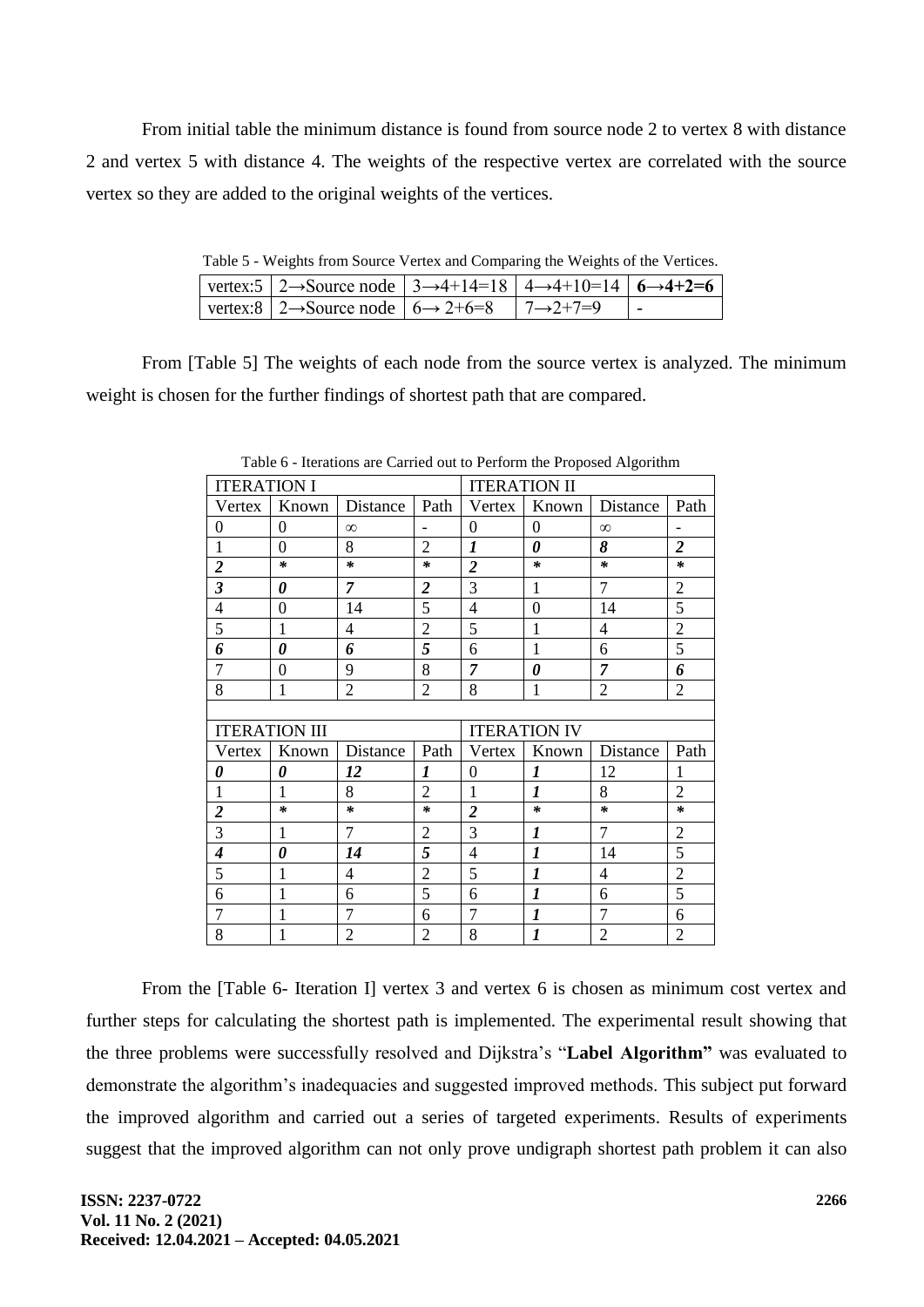solve digraph's shortest path problem  $[14]$ . From Iteration I, the minimum distance is found, vertex 3 with distance 7 and vertex 6 with distance 6.

| Comparing the Vertices: |  |  |
|-------------------------|--|--|
|-------------------------|--|--|

| VERTEX:3   $2 \rightarrow$ Source node                                                        | $4 \rightarrow 7+9 = 16$ $5 \rightarrow 7+14=21$ |
|-----------------------------------------------------------------------------------------------|--------------------------------------------------|
| VERTEX:6   5 $\rightarrow$ Already visited   7 $\rightarrow$ 6+1 = 7   8 $\rightarrow$ 6+6=12 |                                                  |

From [Table 6- Iteration II], the minimum distance is found, vertex 1 with distance 8 and vertex 7 with distance 7. Vertex 1 and Vertex 7 is chosen as minimum cost vertex and further steps for calculating the shortest path is implemented. Dijkstra's algorithm has been modified to increase precision and effectiveness in order to find a superior shortest path and potentially reduce intricacy. In order to compare QDA and MDSC, a new technique named Adaptation In Dijkstra's Algorithm And Determine The Shortest Path For 'N' Nodes Considering Constraint (MDSC) was presented. [15,16-19] .

Comparing the Vertices:

|  | Vertex: 1   0→8+4=12   2→Already visited   7→8+11=19 |                                                                                |  |
|--|------------------------------------------------------|--------------------------------------------------------------------------------|--|
|  | Vertex: 7   0→7+8=15   1→7+11=18                     | $\vert$ 6 $\rightarrow$ Already visited $\vert$ 8 $\rightarrow$ 7+7=14 $\vert$ |  |

From [Table 6- Iteration III], the minimum distance is found, vertex 0 with distance 12 and vertex 4 with distance 14. All the Vertices are known vertex from the [Iteration IV]. The process is finished. The cost calculation for the single source shortest path is given below in [Table 6- Iteration IV].

Comparing the Vertices:

|  | Vertex: 0   1 $\rightarrow$ Already visited   7 $\rightarrow$ 12+8 = 20 |                                               |
|--|-------------------------------------------------------------------------|-----------------------------------------------|
|  | Vertex: $4 \mid 3 \rightarrow 14+9 = 23$                                | $\frac{1}{2}$ 5 $\rightarrow$ Already visited |

Table 7 - Final Distance via Path from Single Source Shortest Path

| Vertex           | Distance       | Path                    |
|------------------|----------------|-------------------------|
| $\boldsymbol{0}$ | 12             |                         |
|                  | 8              | $\frac{2}{1}$           |
|                  | $\ast$         |                         |
| $\frac{2}{3}$    |                | $\overline{c}$          |
|                  | 14             | $\overline{5}$          |
| $\frac{4}{5}$    | 4              | $\overline{2}$          |
|                  | 6              | $\overline{\mathbf{5}}$ |
| $\overline{7}$   |                | $\overline{6}$          |
| 8                | $\overline{2}$ | $\overline{2}$          |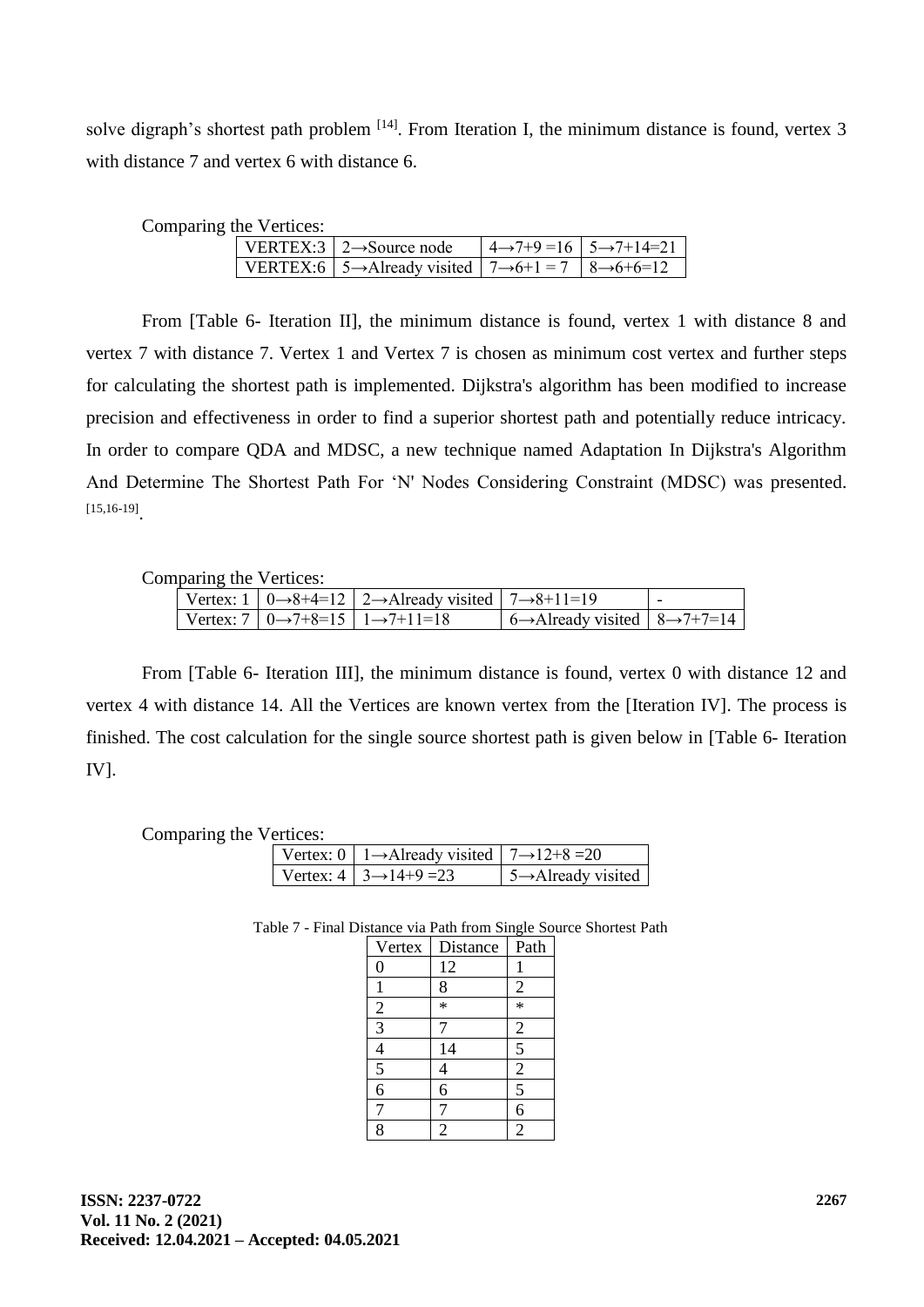

### **2.2. Result Analysis**

This result analysis is designed on the comparison of the following parameters.

- 1. Number of steps performed.
- 2. Complexity and efficiency Comparison.
- 3. Time Complexity.
	- I. Number of steps performed: For the analysis of the new algorithm's performance, the new method is compared to the existing method using the following characters from table 7.
	- II. Complexity and efficiency Comparison: The Proposed algorithm is evaluated with existing method, with 50 different Graph Samples with different no of vertices 6,7,9,10,25 and 50, and their result performance was analyzed. From that the complexity and efficiency comparison is given in the Table 8 for performance consideration. Hence the result was shown in the table 8. The Proposed algorithm is much better than the Existing method.
	- III. Time Complexity: When looking at the temporal complexity of an approach, there are three possibilities:
- Best-Case
- Average-Case
- Worst-Case

**Best-case**: This is the degree of difficulty in resolving the problem in order to obtain the best feedback. The highest probability in our circumstances would be to look for the fastest route. In the first iteration, the vertex with the min distance would be discovered.

**Average-case**: This is the typical difficulty of the problem to solve. The dispersal of the quantities in the raw data is used to define this complication. Perhaps this isn't the best use of the suggested method's min distance traversal.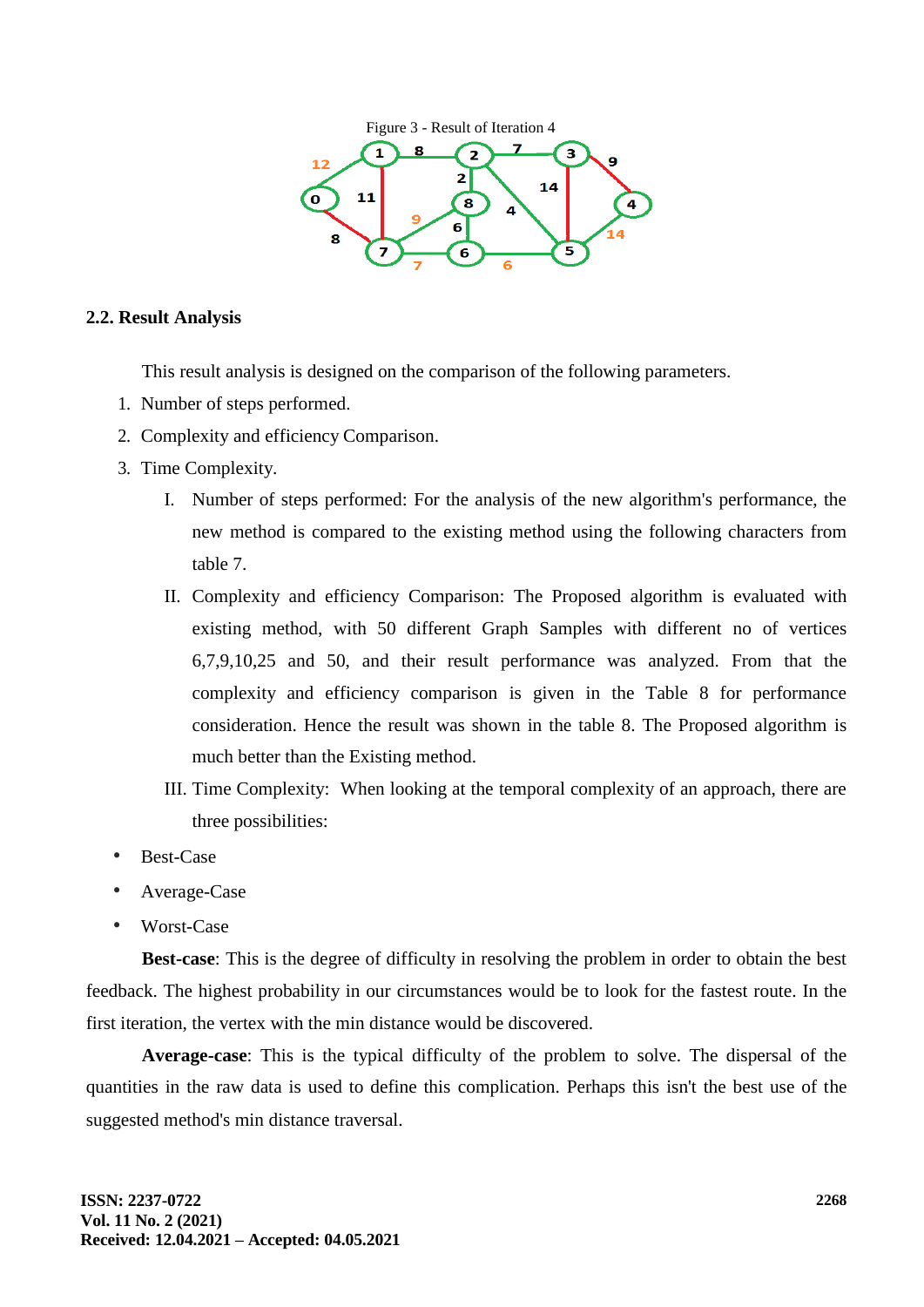**Worst-case**: This is the difficulty of tackling the problem both for smallest n parameter. The worst-case scenario in our suggested strategy is to look for (n-1) min distance, and that's the last component with in sequence. Every facet can be interconnected to (V-1) vertices, resulting in a total of V - 1 nearby edges for each vertex. Assume D stands for the V-1 edges that connect each vertex. The weight of each neighboring vertex in the min heap must be found and updated  $O(log(V)) + O(1)$  $= O(log(V))$ . Hence from step1 and step2 above, the time complexity for updating all adjacent vertices of a vertex is D\*O(logV).

Time complexity for all V vertices is

$$
V * (D * log V) \rightarrow O(VD log V)
$$

| No. | <b>Parameters</b>    | <b>Existing</b>            | <b>Proposed</b>                        |  |
|-----|----------------------|----------------------------|----------------------------------------|--|
|     | <b>TABLE SIZE</b>    | For Given N Vertex, $N+1$  | For Given N Vertex, N-1 and N-2 Table, |  |
|     |                      | Table is required.         | In some cases N table is required.     |  |
|     | <b>INITIAL TABLE</b> | YES                        | <b>YES</b>                             |  |
|     | <b>VERTEX</b>        | One minimum Cost is chosen | Two minimum Cost is chosen             |  |
|     | <b>COMPARISON</b>    |                            |                                        |  |

Table 8: Comparison of Parameters with Existing & Proposed Algorithm





From [Figure 4] it is inferred that the Proposed Algorithm calculates less number of iterations when compared to the existing algorithm with respect to the number of vertices. Hence the performance of the proposed algorithm finds the global optimal solution path with accurate results.

#### **3. Future Enhancement**

The functionalities used in this proposed algorithm is executed in basic languages and implemented. These functionalities will be simulated as a package for further development.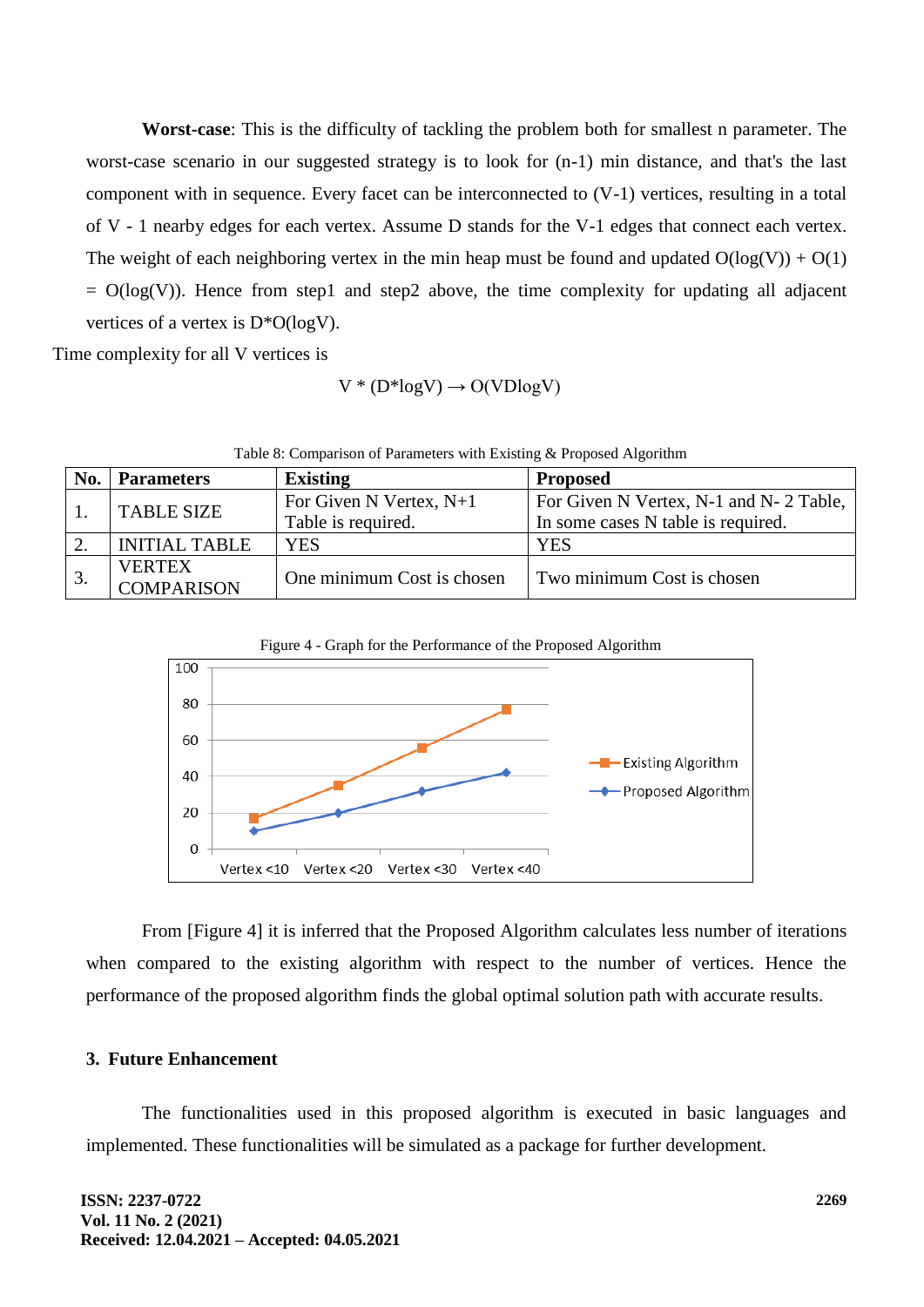#### **4. Conclusion**

This research paper, The necessity to reduce the distance and time from the start node of the graph to the multitude of separate nodes inside the information given connectivity drove the challenge of determining the shortest. As a result, the suggested Methodology fixes a predefined threshold as a source node and finds the shortest path from source to all other nodes, reducing the complex greater efficiency and effectiveness by evaluating out degree approach, which overcomes the downfalls and also assures to find a best feature highly persuasive with reliable numbers.

### **References**

Md. Almash Alam, Md. Omar Faruq. Finding Shortest Path for Road Network Using Dijkstra's Algorithm. *Bangladesh Journal of Multidisciplinary Scientific Research.* 2019; 1(2). https://doi.org/10.46281/bjmsr.v1i2.366

Jasmine Priskilla, K. Arulanandam. A Backward Single Source Shortest Path Algorithm for Directed Graph. *International Journal of Innovative Technology and Exploring Engineering (IJITEE).* 2019; 8(10). 10.35940/ijitee.J1135.0881019.

Jogamohan Medak, Partha Pratim Gogoi. Review and Analysis of Single-Source Shortest Path Problem Using Dijkstra's Algorithm, *IOSR Journal of Computer Engineering (IOSR-JCE),* 2018; 20(2), Ver. II, 10-15. www.iosrjournals.org

Mazhar Iqbal, Kun Zhang, Sami Iqbal, Irfan Tariq. A Fast and Reliable Dijkstra Algorithm for Online Shortest Path. *SSRG International Journal of Computer Science and Engineering by SSRG - IJCSE Journal.* 2018; 5(12). 10.14445/23488387/IJCSE-V5I12P106

Dilip Kumar Adhwarjee. Finding the shortest path by Adhwarjee's algorithm and comparison of this powerful method with Dijkstra's algorithm. *International Journal of Mathematics in Operational Research, Inderscience Enterprises Ltd.* 2018; vol.13(2). 10.1504/IJMOR.2018.094058

Mohan, S. Prabhavathi, R. Muthukumar, N. Sangeetha, C. Arockiyadass, S. Dickson. Minimum spanning with dijkstra's algorithm. *International Journal of Mathematical Archive- 9(8)*. 2018; ISSN 2229-5046. www.ijma.info ISSN 2229–5046

Singh Y., Sharma S., Sutton R., Hatton D. Towards use of Dijkstra Algorithm for Optimal Navigation of an Unmanned Surface Vehicle in a Real-Time Marine Environment with results from Artificial Potential Field. TransNav, *The International Journal on Marine Navigation and Safety of Sea Transportation.* 2018; Volume 12, Number 1. 10.12716/1001.12.01.14

Ojekudo, Nathaniel Akpofure & Akpan, Nsikan Paul. Anapplication of Dijkstra's Algorithm to shortest route problem. *IOSR Journal of Mathematics.* 2017; 13(3)Ver.1. 20-32 www.iosrjournals.org

Anjali Jain, U. Datta, Neelam Joshi. Implemented modification in Dijkstra's Algorithm to find the shortest path for N nodes with constraint. *International Journal of Scientific Engineering and Applied Science (IJSEAS).* 2016; Volume‐2, Issue 2. www.ijseas.com